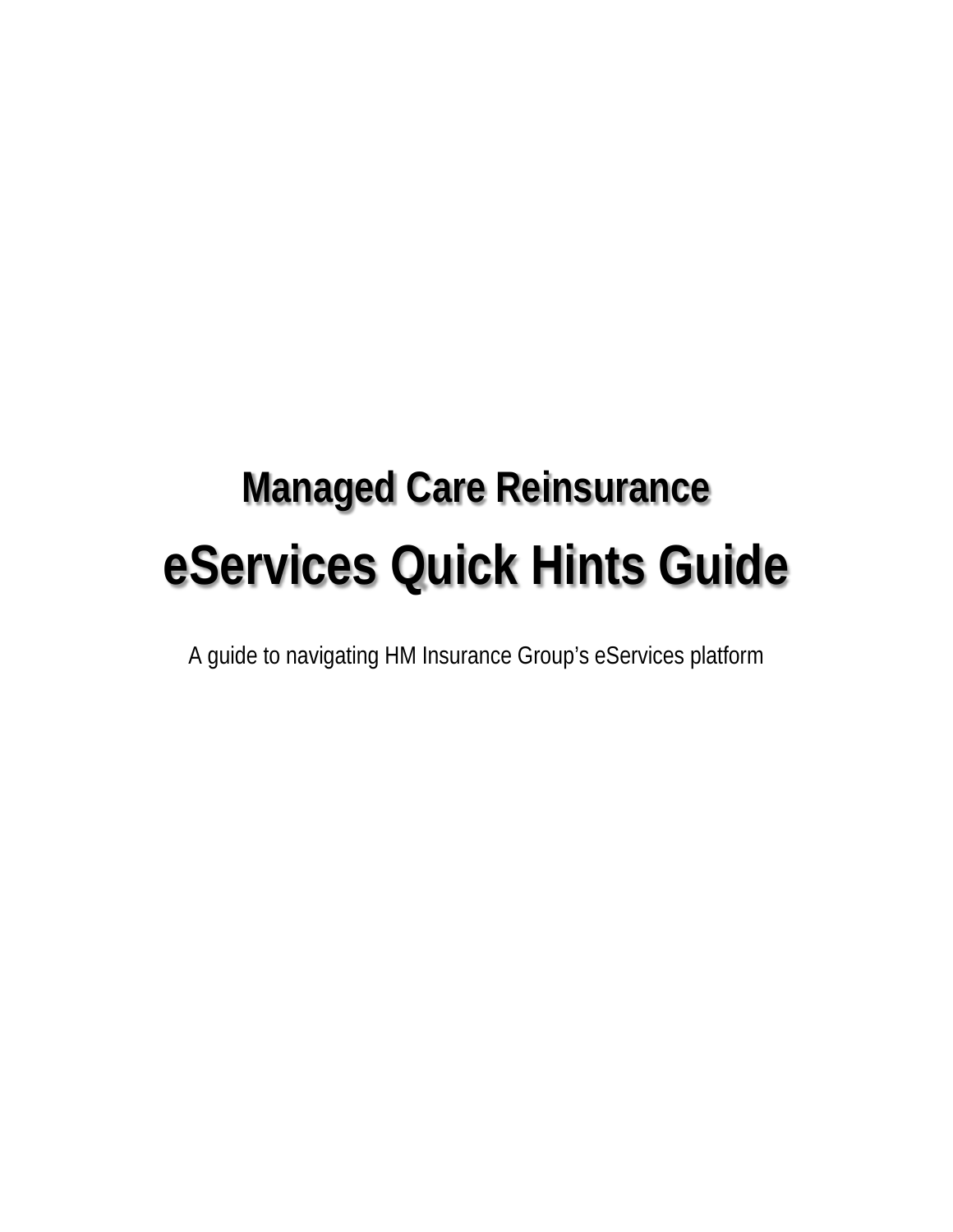# **CONTENTS**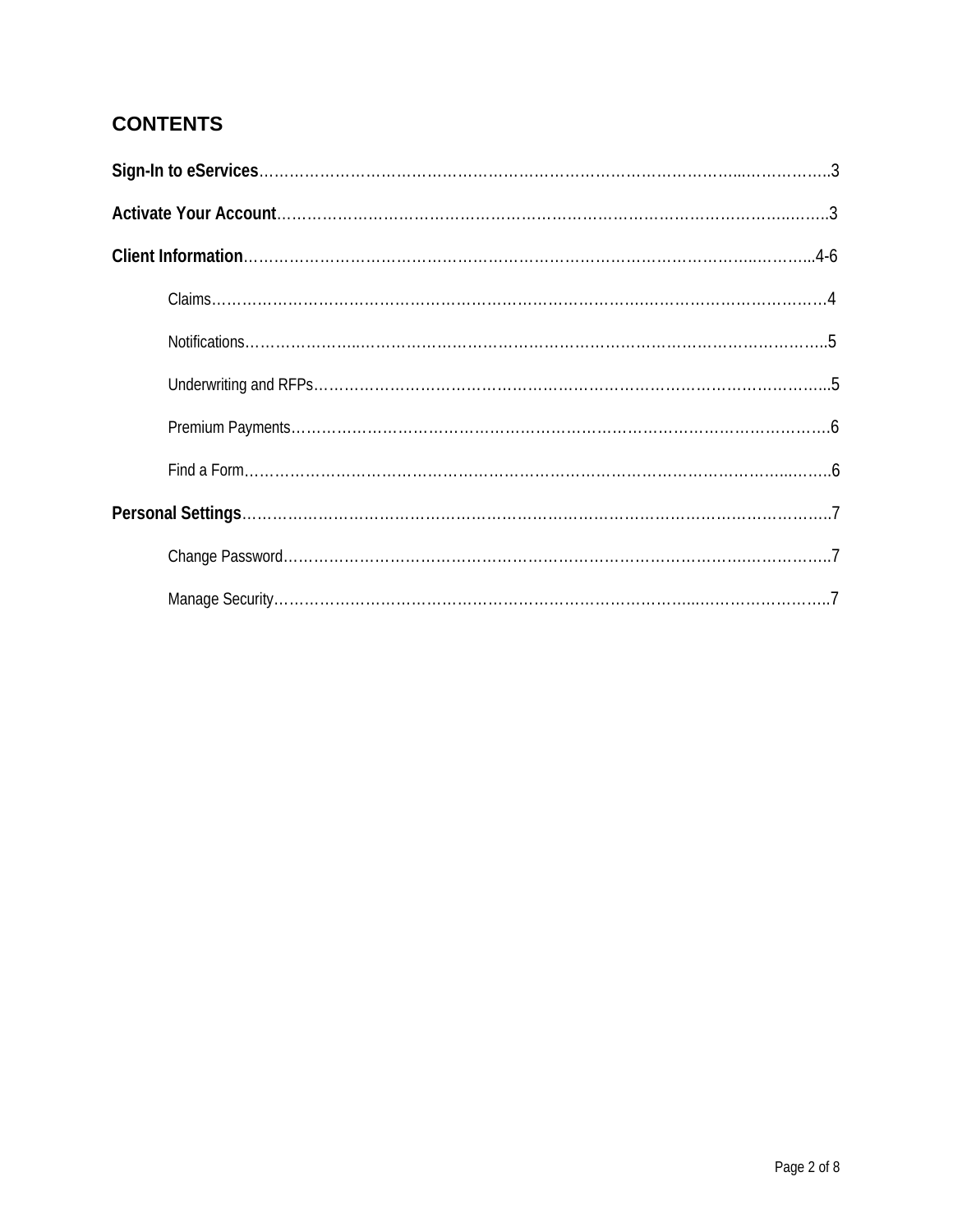# **SIGN-IN TO eSERVICES**

- − Go to **www.hmig.com/eservices**
- − Enter your **Username** and **Password;** select **Sign In**.

# **P** Tips

- eServices is accessible from your desktop, tablet or mobile device in Chrome, Firefox or Internet Explorer 10 and above and in Safari from mobile devices only. Some display errors may occur with older mobile devices.
- If you forget your username or password, click the **Forgot username or password?** link and enter the required information.
- Click on the words in blue throughout the entire site for additional definitions and information.

| <b>Welcome to eServices</b>                                                                                                                                                              |                                                                                                                                                                                                             |
|------------------------------------------------------------------------------------------------------------------------------------------------------------------------------------------|-------------------------------------------------------------------------------------------------------------------------------------------------------------------------------------------------------------|
|                                                                                                                                                                                          | Manage Your HM Coverage Online                                                                                                                                                                              |
| Sign In to eServices                                                                                                                                                                     | HM eServices puts quick information at your fingertips.                                                                                                                                                     |
| Lisamama:                                                                                                                                                                                | Whether you're a broker, consultant, TPA or policyholder, sign in to<br>eServices to get the answers you need right now.                                                                                    |
| Password                                                                                                                                                                                 | <b>For Best Viewing</b>                                                                                                                                                                                     |
| Sign In<br>Forgot usemame or password?                                                                                                                                                   | eServices is best viewed in Chrome. Firefox or Internet Explorer 10 and<br>above, and is accessible from your desktop, tablet or mobile device. Some<br>display errors may occur with older mobile devices. |
| Manage your account details online with confidence                                                                                                                                       |                                                                                                                                                                                                             |
| <b>Stop Loss</b>                                                                                                                                                                         | <b>Managed Care Reinsurance</b>                                                                                                                                                                             |
| <b>Features</b>                                                                                                                                                                          | <b>Features</b>                                                                                                                                                                                             |
| . View and export claim status and details                                                                                                                                               | · Submit and view claim data                                                                                                                                                                                |
|                                                                                                                                                                                          | · Submit and view notification data                                                                                                                                                                         |
| . View and export notices                                                                                                                                                                |                                                                                                                                                                                                             |
| · View and print policies                                                                                                                                                                | · Submit premium data                                                                                                                                                                                       |
| · Manage premium payments.                                                                                                                                                               | · Upload supporting files for Underwriting                                                                                                                                                                  |
|                                                                                                                                                                                          | · Download and print forms.                                                                                                                                                                                 |
|                                                                                                                                                                                          | eServices Tutorial                                                                                                                                                                                          |
|                                                                                                                                                                                          | Managed Care Reinsurance eServices Quick Hints (PDF)                                                                                                                                                        |
|                                                                                                                                                                                          | <b>How To Register</b>                                                                                                                                                                                      |
|                                                                                                                                                                                          | Contact your local - Managed Care Reinsurance Team                                                                                                                                                          |
| · Download and print forms<br>eServices Tutorial<br>Stop Loss eServices Quick Hints (PDF)<br><b>How To Register</b><br>Contact your local - HM Regional Sales Office<br>For Login Issues | For Login Issues                                                                                                                                                                                            |

# **ACTIVATE YOUR ACCOUNT**

Before you can begin using eServices, you must activate your account by completing three easy steps.

### **Step 1: Accept Terms and Conditions**

Select both boxes and click Continue. **Step 3: Set Security Question**



# **Step 2: Create New Password**

Select a new password and click Continue.



Select a security question, enter your answer and click Continue.

| * Required field<br>Test Account<br>Please choose your question<br>$\checkmark$ | Step 3 of 3: Set Security Question<br>Username: |  |
|---------------------------------------------------------------------------------|-------------------------------------------------|--|
|                                                                                 |                                                 |  |
|                                                                                 |                                                 |  |
|                                                                                 | * Security Question:                            |  |
|                                                                                 | <sup>+</sup> Security Aniwer:                   |  |

The message below will appear when you've successfully activated your account.

Success Your account has been activated.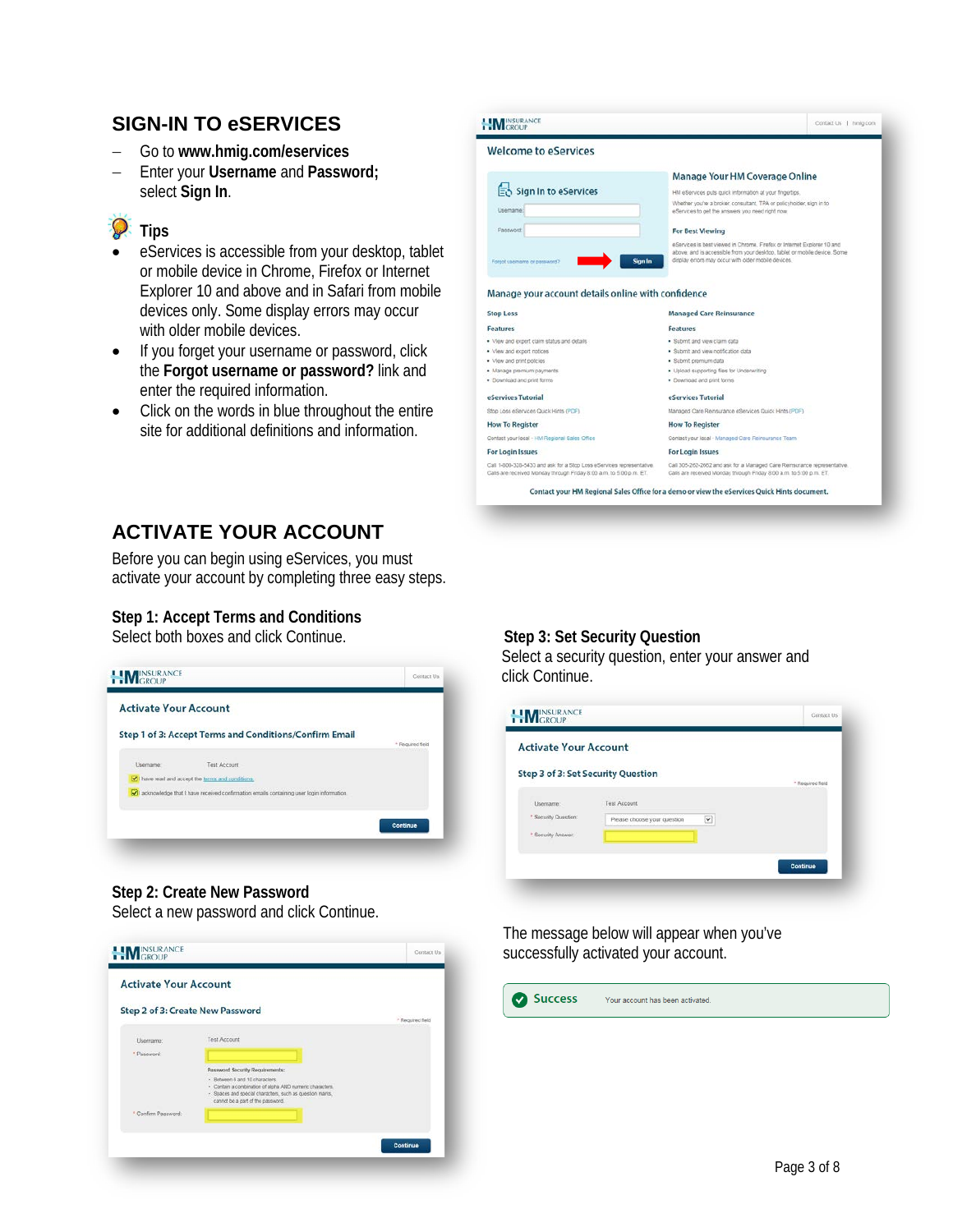# **CLIENT INFORMATION**

The Client Information page displays the options available to you. To make a selection, click on the appropriate panel or the tabs located at the top of the page. Note that the tabs will remain available for selection as you navigate throughout the site; the panels are only available for selection on the Client Information page.

| Notifications Underwriting and RFPs<br>Overview Claims |                          | Premium Payments Find a Form    |   |                                   |
|--------------------------------------------------------|--------------------------|---------------------------------|---|-----------------------------------|
| <b>Overview</b>                                        |                          |                                 |   |                                   |
| Claims                                                 | ٧                        | <b>Notifications</b>            | ۶ | <b>Underwriting and RFPs</b><br>⋗ |
| <b>Upload Claim Data</b>                               |                          | <b>Upload Notification Data</b> |   | Upload Underwriting and RFP Data  |
| Claim Form                                             |                          | <b>Notification Form</b>        |   |                                   |
| <b>Premium Payments</b>                                | $\overline{\phantom{0}}$ | <b>Find a Form</b>              | ١ |                                   |
| Upload Premium Remittance Detail                       |                          | Claim Form                      |   |                                   |
| <b>Premium Transmittal Form</b>                        |                          | <b>Notification Form</b>        |   |                                   |
|                                                        |                          | Premium Transmittal Form        |   |                                   |

# **CLAIMS**

To view and upload claim data, select the Claims panel or tab.

#### **Upload Claim Data**

- − Click Upload Claim Data
- − Complete all required fields
- − Click Browse if you wish to attach files *(up to five separate files)*
- − Click Upload

#### **View Claims Data**

A list of previously uploaded forms will appear on the Claims page. Narrow your search by using the up and down arrow function or filter search results by last name, first name, upload date and company name.

| <b>Client Information</b>          |                      |                              |                                          |             |               |                                  |       |
|------------------------------------|----------------------|------------------------------|------------------------------------------|-------------|---------------|----------------------------------|-------|
| Claims<br>Overview                 | <b>Notifications</b> | <b>Underwriting and RFPs</b> | <b>Premium Payments</b>                  | Find a Form |               |                                  |       |
| <b>Claims</b> Uploaded Files       |                      |                              |                                          |             |               | O Upload Claim Data O Claim Form |       |
|                                    |                      |                              |                                          |             |               |                                  |       |
| Filter by: Submitted By: Last Name |                      |                              | <b>First Name</b><br><b>Upload Date:</b> | yyyy-mm-dd  | Company Name: |                                  | Clear |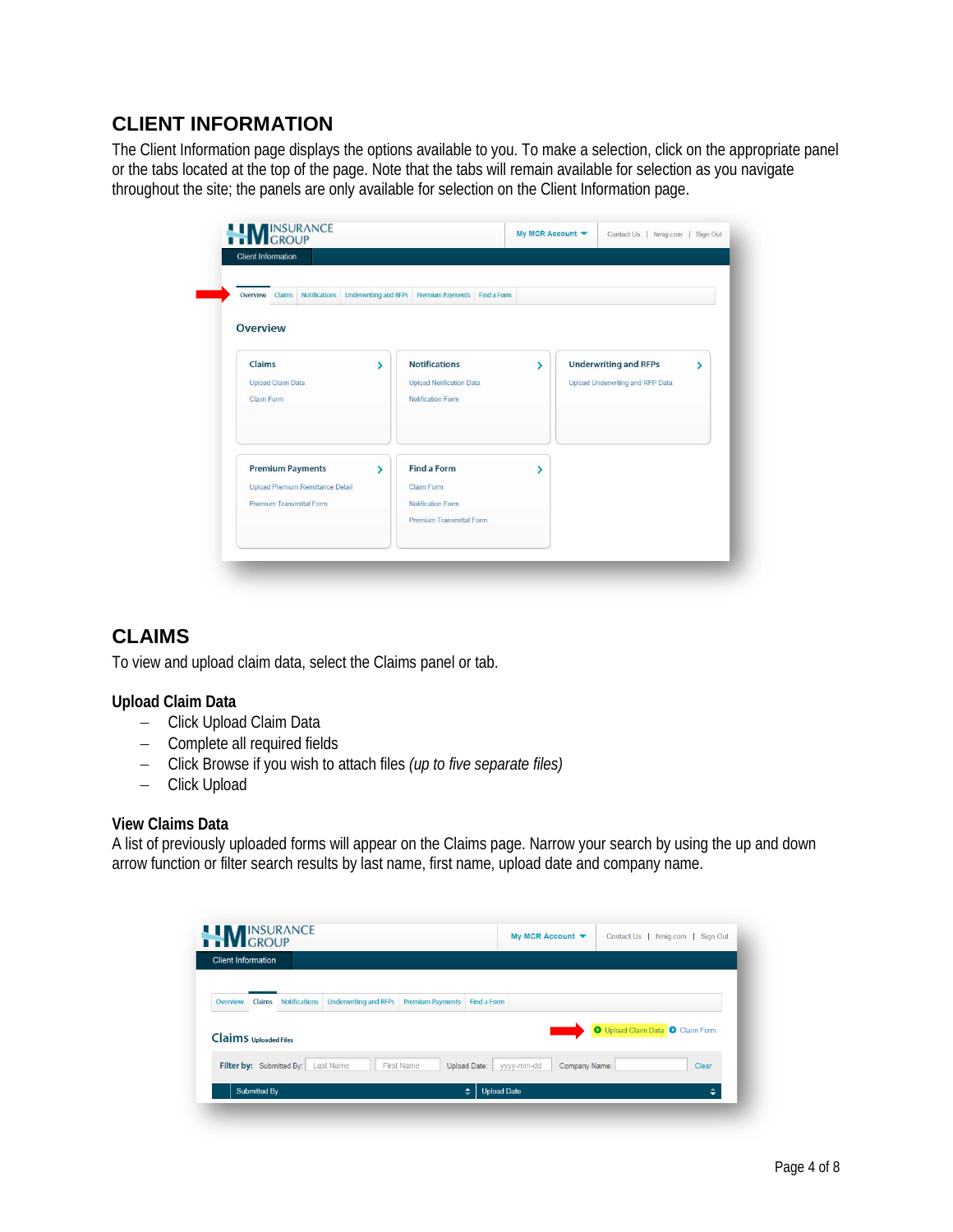# **NOTIFICATIONS**

To upload and view medical risk notifications data, select the Notifications panel or tab.

#### **Upload Notification Data**

- − Click Upload Notification Data
- − Complete all required fields including company and member information
- − Click Browse if you wish to attach files *(up to five separate files)*
- − Click Upload

#### **View Notification Data**

A list of previously uploaded forms will appear on the Notifications page. Narrow your search by using the up and down arrow function or filter search results by last name, first name, upload date and company name.

| <b>Client Information</b>                  |                                                                        |                                                |
|--------------------------------------------|------------------------------------------------------------------------|------------------------------------------------|
| <b>Notifications</b><br>Claims<br>Overview | <b>Underwriting and RFPs</b><br><b>Premium Payments</b><br>Find a Form |                                                |
| <b>Notifications Uploaded Files</b>        |                                                                        | O Upload Notification Data O Notification Form |
|                                            |                                                                        | Clear                                          |
| Filter by: Submitted By: Last Name         | <b>First Name</b><br>Upload Date:<br>Company Name:<br>yyyy-mm-dd       |                                                |

# **UNDERWRITING AND RFPs**

To upload and view underwriting and RFP data, select the Underwriting and RFPs panel or tab.

#### **Upload Underwriting and RFP Data**

- − Click Upload Underwriting & RFP Data
- − Complete all required fields
- − Click Browse if you wish to attach files *(up to five separate files)*
- − Click Upload

#### **View Underwriting and RFP Data**

A list of previously uploaded files will appear on the Underwriting and RFPs page. Narrow your search by using the up and down arrow function or filter search results by last name, first name, upload date and RFP name.

| <b>NEW INSURANCE</b>      |                                                                |                                        | My MCR Account $\blacktriangledown$ | Contact Us   hmig.com   Sign Out        |
|---------------------------|----------------------------------------------------------------|----------------------------------------|-------------------------------------|-----------------------------------------|
| <b>Client Information</b> |                                                                |                                        |                                     |                                         |
| Overview<br>Claims        | <b>Underwriting and RFPs</b><br><b>Notifications</b>           | <b>Premium Payments</b><br>Find a Form |                                     | <b>O</b> Upload Underwriting & RFP Data |
| Filter by: Submitted By:  | <b>Underwriting and RFP Uploaded Files</b><br><b>Last Name</b> | <b>First Name</b><br>Upload Date:      | <b>RFP Name:</b><br>yyyy-mm-dd      | Clear                                   |
| <b>Submitted By</b>       |                                                                | $\triangleq$                           | <b>Upload Date</b>                  |                                         |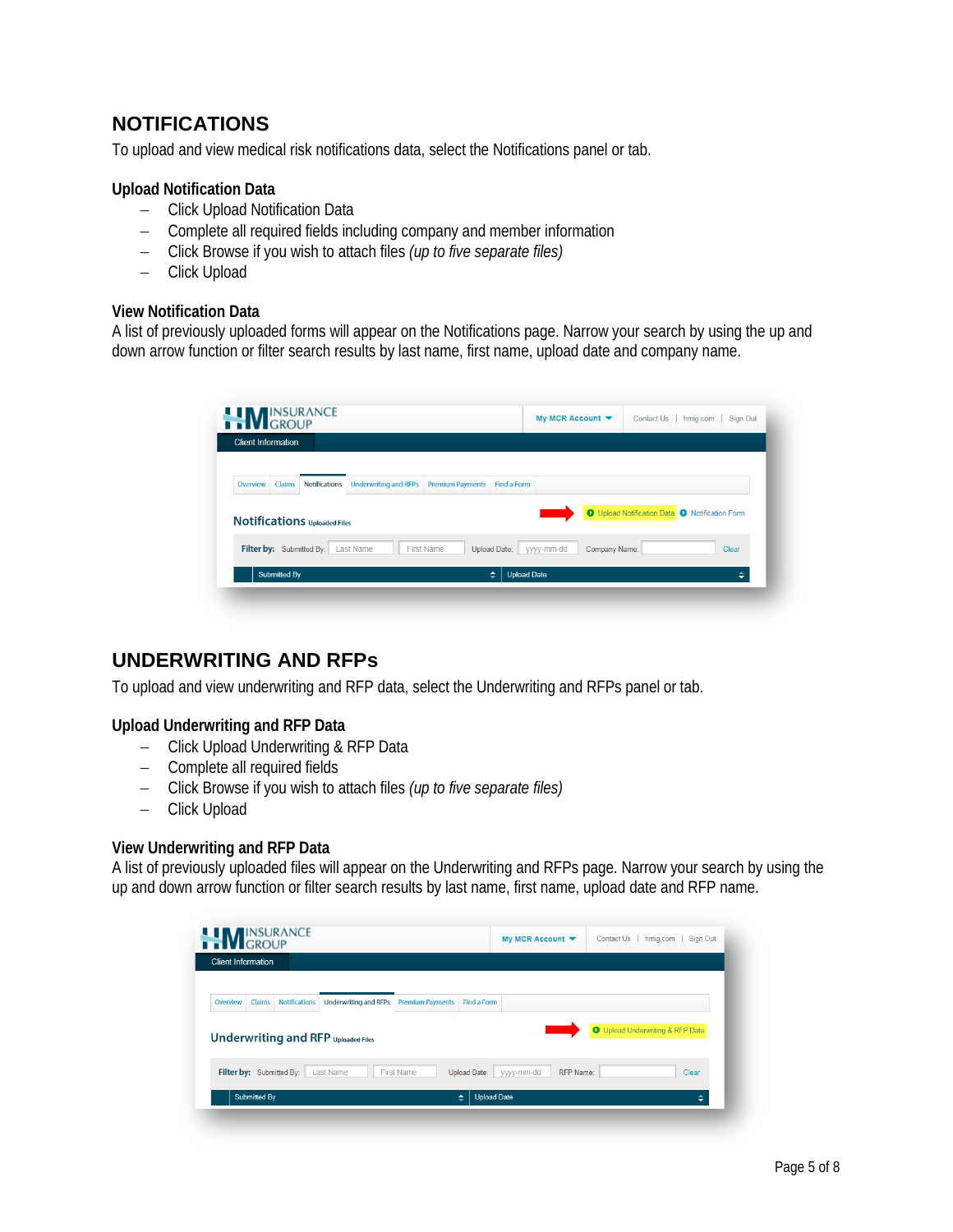# **PREMIUM PAYMENTS**

To upload and view premium payment data, select the Premium Payments panel or tab.

#### **Upload Premium Payment Data**

- − Click Upload Premium Remittance Detail
- − Complete all required fields
- − Click Browse if you wish to attach files *(up to five separate files)*
- − Click Upload

#### **View Premium Payment Data**

A list of previously uploaded files will appear on the Premium Payments page. Narrow your search by using the up and down arrow function or filter search results by last name, first name, upload date and company name.

|                          | <b>Client Information</b>              |                              |                         |                            |               |                                                               |       |
|--------------------------|----------------------------------------|------------------------------|-------------------------|----------------------------|---------------|---------------------------------------------------------------|-------|
| Claims<br>Overview       | <b>Notifications</b>                   | <b>Underwriting and RFPs</b> | <b>Premium Payments</b> | Find a Form                |               |                                                               |       |
|                          |                                        |                              |                         |                            |               | O Upload Premium Remittance Detail O Premium Transmittal Form |       |
|                          | <b>Premium Payments Uploaded Files</b> |                              |                         |                            |               |                                                               |       |
| Filter by: Submitted By: |                                        | Last Name                    | <b>First Name</b>       | Upload Date:<br>yyyy-mm-dd | Company Name: |                                                               | Clear |

# **FIND A FORM**

To access and download Managed Care Reinsurance forms, select the Find a Form panel or tab. Available forms include:

- − Managed Care Claim Form (PDF)
- − Managed Care Notifications Form (PDF)
- − Managed Care Premium Transmittal Form (Excel)

| <b>Client Information</b> |                                            |                                                                         |  |  |  |
|---------------------------|--------------------------------------------|-------------------------------------------------------------------------|--|--|--|
| Overview                  |                                            | Claims Notifications Underwriting and RFPs Premium Payments Find a Form |  |  |  |
|                           |                                            |                                                                         |  |  |  |
|                           |                                            |                                                                         |  |  |  |
| <b>Find a Form</b>        |                                            |                                                                         |  |  |  |
| Form Title                |                                            |                                                                         |  |  |  |
|                           | Managed Care Reinsurance Claim Form        |                                                                         |  |  |  |
|                           | Managed Care Reinsurance Notification Form |                                                                         |  |  |  |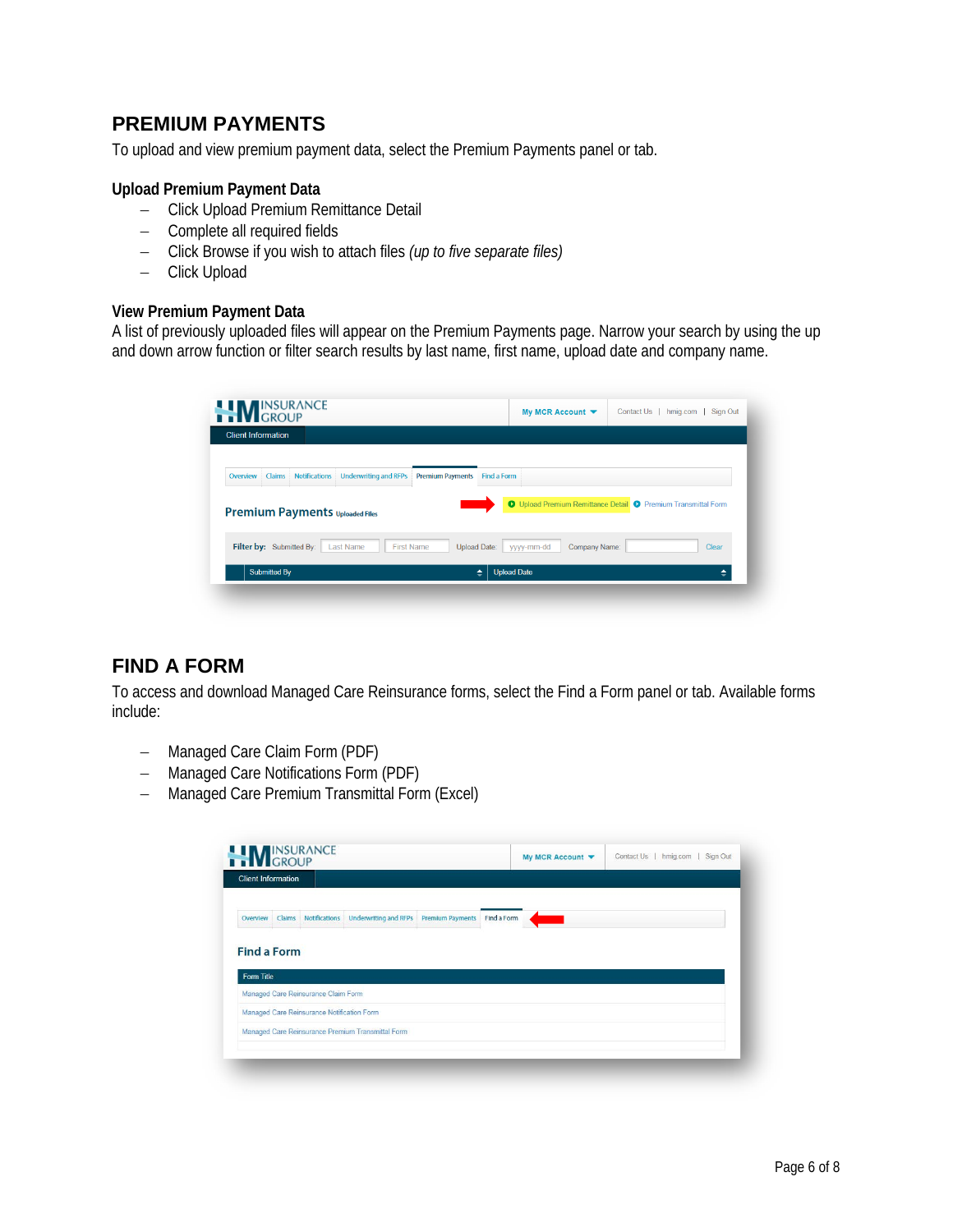# **PERSONAL SETTINGS**

To change your password and manage security, select the My MCR Account tab.

| <b>NUMBER ANCE</b>        |  |                                                                                                                             |                                                                                 |  |  | My MCR Account $\blacktriangledown$ | hmig.com   Sign Out<br>Contact Us |
|---------------------------|--|-----------------------------------------------------------------------------------------------------------------------------|---------------------------------------------------------------------------------|--|--|-------------------------------------|-----------------------------------|
| <b>Client Information</b> |  |                                                                                                                             |                                                                                 |  |  | <b>Change Password</b>              |                                   |
|                           |  |                                                                                                                             |                                                                                 |  |  | <b>Manage Security</b>              |                                   |
| Overview                  |  | <b>MARKET AND A REPORT OF A STATE OF A REPORT OF A STATE OF A REPORT OF A STATE OF A REPORT OF A STATE OF A REPORT OF A</b> | Claims   Notifications   Underwriting and RFPs   Premium Payments   Find a Form |  |  |                                     |                                   |

#### **Change password**

- − Select Change Password
- − Enter the required information and click Change Password

#### **Manage Security**

- − Create a unique security question and answer that will be used if you forget your username or password
- − Enter the required information and click Update Security